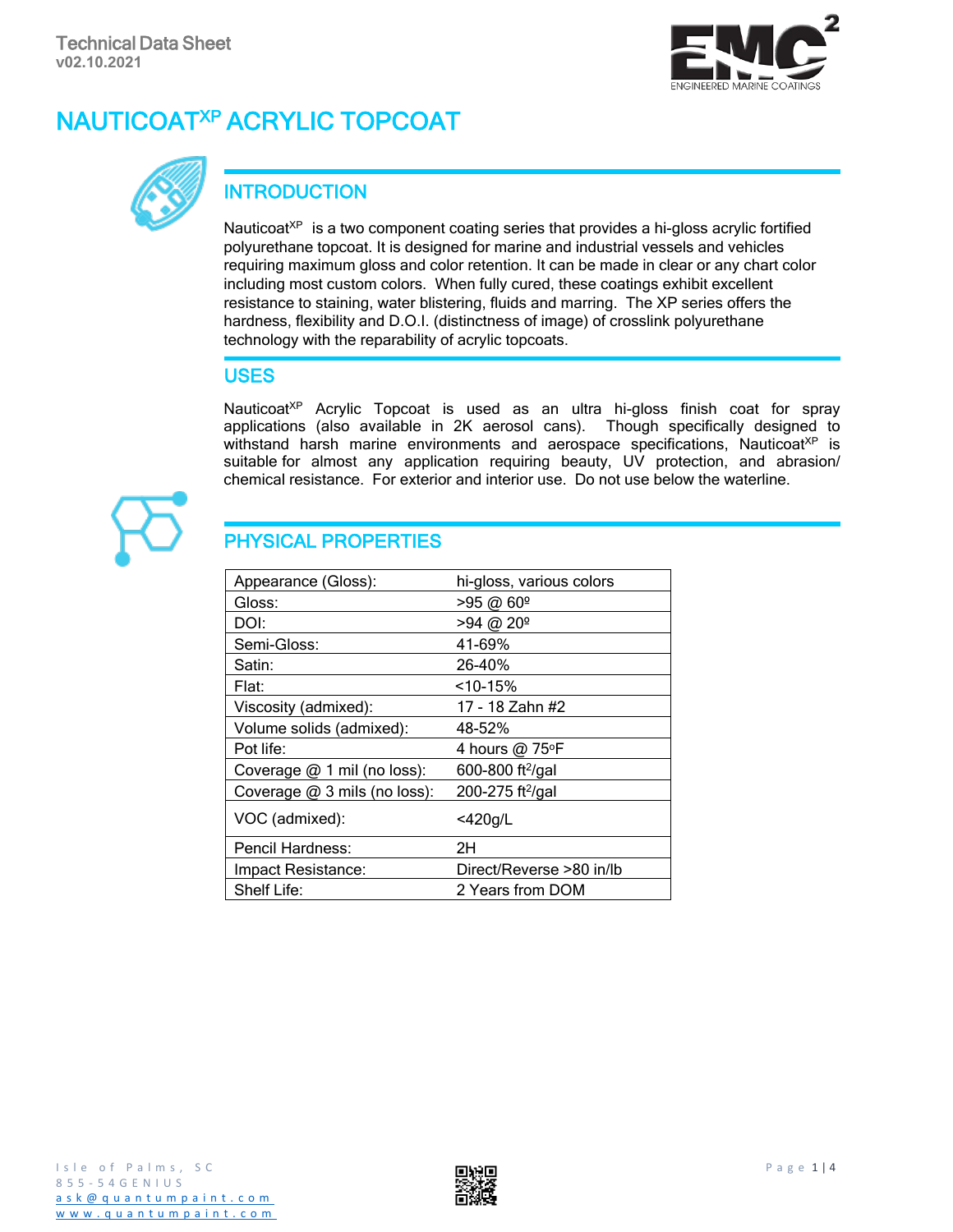

### MIXING



#### **COMPONENTS**

99-XP-XXXX 99-XP-CLEAR NauticoatXP Acrylic Base (various colors) Nauticoat<sup>XP</sup> Ultra Hi-Gloss Clear Base

| 99-XPA-100   | Nauticoat <sup>XP</sup> Spray Activator         |
|--------------|-------------------------------------------------|
| <b>SR-99</b> | Quantum <sup>99</sup> Medium Spray Reducer      |
| SR-001       | Quantum <sup>99</sup> Cool Weather/Fast Reducer |
| SR-005       | Quantum <sup>99</sup> Warm Weather/Slow Reducer |

#### ADDITIVES

| $99 - X - 105$ | Quantum Polyurethane Accelerator |
|----------------|----------------------------------|
| $99 - X - 110$ | Quantum Fisheye Eliminator       |
| $99 - X - 113$ | <b>Quantum Flattening Paste</b>  |

#### MIX RATIO – HI-GLOSS SPRAY

|            | PARTS      | <b>EXAMPLE</b> |
|------------|------------|----------------|
| 99-XP-XXXX |            | 8 oz.          |
| 99-XPA-100 |            | 4 oz.          |
| SR-XXX     | $0 - 0.15$ | $0 - 2.5$ oz.  |

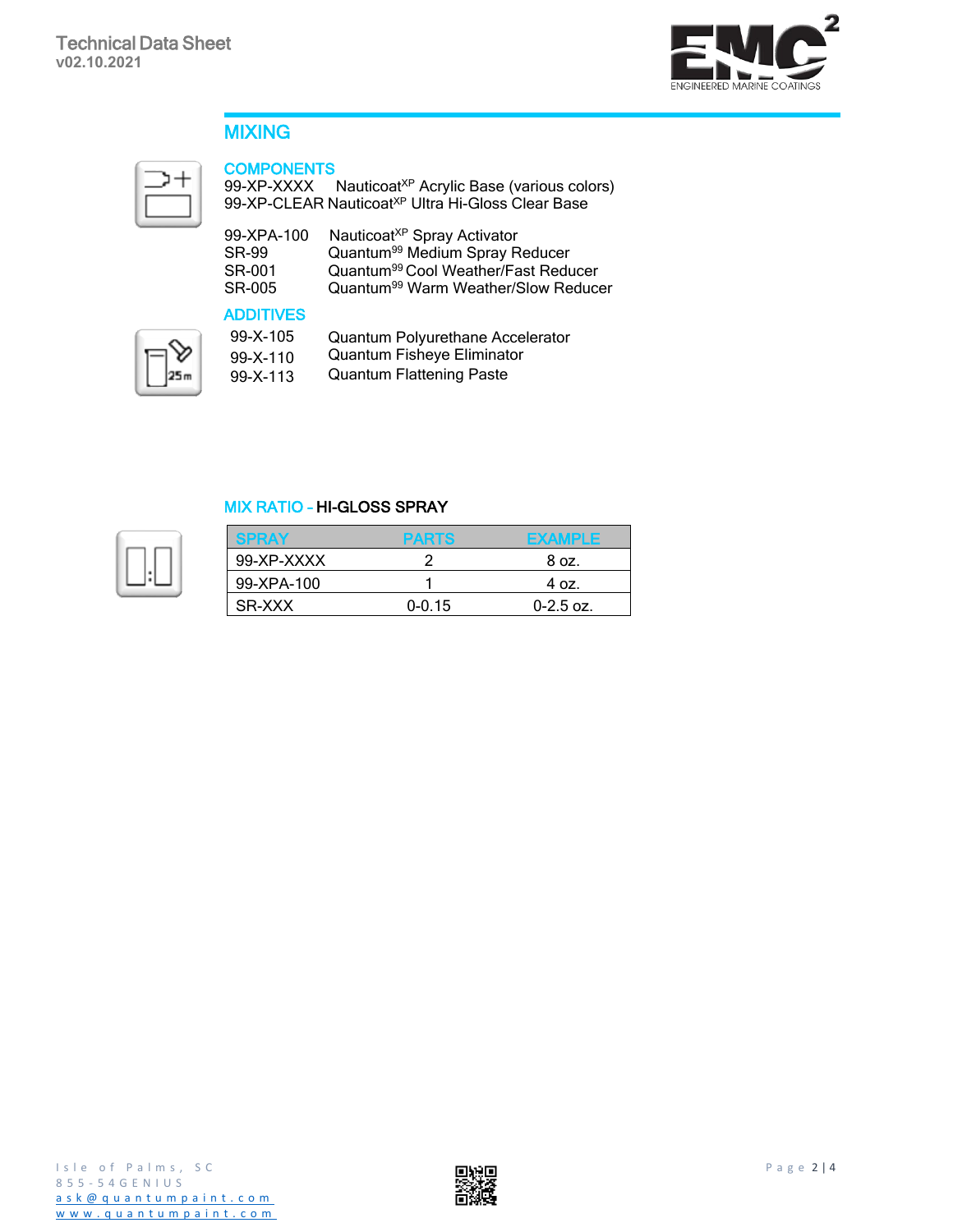

#### **MIXING**

- 1. Mix base to ensure all solids are properly mixed.
- 2. Using the chart above, mix base and activator and agitate thoroughly.
- 3. Reduce with up to 10-15% SR-XX and mix thoroughly
- 4. Let induct for 5 mins prior to application

#### APPLICATION



#### SURFACE PREPARATION

Surfaces to be painted should be cleaned with SR-002 surface prep cleaner and then sanded, using #220 sandpaper, and solvent wiped to remove any residue from the surface. Prime prepared surfaces with Quantum 45-A-100 Surfacing Primer, Quantum 45-AHB-100 High Build Primer(fiberglass) or Quantum 45-IP-4094 corrosion resistant primer (metal) if needed. (Apply primer according to Application guidelines) Then sand and clean thoroughly.

Due to the porosity of aged gel-coat, "die back" of the topcoat may occur if applied directly to a gel-coat surface.



#### **SPRAY APPLICATION**

#### EQUIPMENT<sup>1</sup>

| <b>Gun Type</b>                  | <b>Nozzle</b>                 | <b>Air Pressure</b> |
|----------------------------------|-------------------------------|---------------------|
| <b>Conventional Siphon Feed</b>  | $1.2 - 1.4$ mm                | 28-32 psi           |
| <b>Conventional Gravity Feed</b> | $1.2 - 1.4$ mm                | 28-32 psi           |
| <b>Conventional Pressure</b>     | $0.8 - 1.2$ mm at 8-10 oz/min | 28-32 psi           |
| <b>HVLP Gravity Feed</b>         | $1.2 - 1.4$ mm                | 8-10 psi at cap     |
| <b>HVLP Pressure Feed</b>        | 0.8-1.2 mm at 8-12 oz/min     | 8-10 psi at cap     |

<sup>1</sup>Refer to the manufacturer's directions for gun specific recommendations.

#### SPRAYING

Apply 2-3 medium coats allowing 45mins @72°F between coats until recommended film thickness is achieved.

Warning: topcoats that have been allowed to cure >12 hrs @ 72F must be abraded before subsequent coats are applied. Higher temperatures and urethane accelerators will decrease recoat window.

NOTE: Application of these product systems requires recommended temperature/humidity conditions and film thickness ranges. The material, hangar, and substrate temperature should be no lower than 45°F before, during, and after application. Do not apply paint materials to surfaces less than 5°F above dew point, or to surfaces warmer than 125°F. Substrate temperature should be minimum 45°F to maximum 125°F.